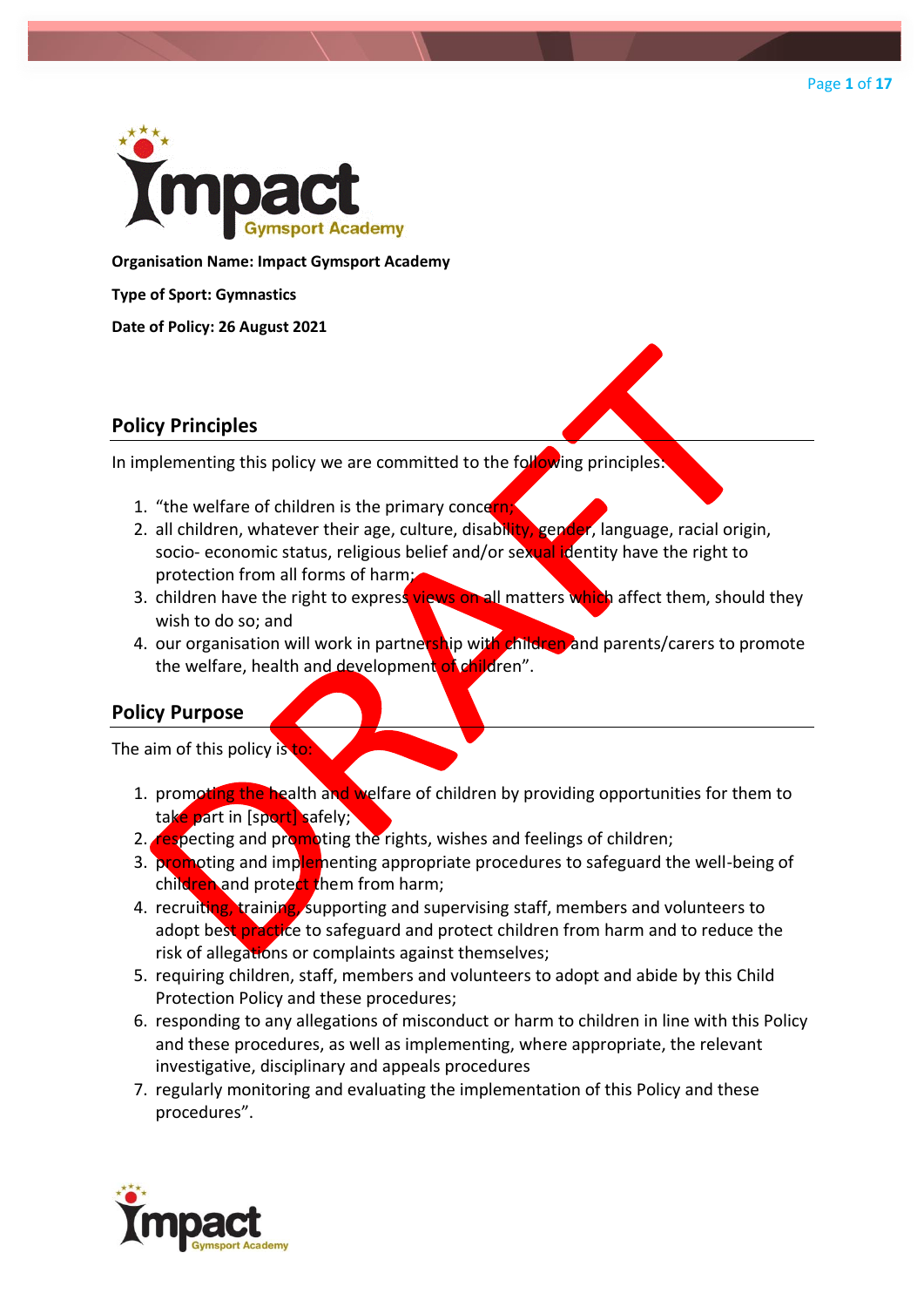# **Scope**

This policy applied to anyone involved in the sport of gymnastics in New Zealand, whether they are in a paid or unpaid/voluntary capacity with Impact Gymsport Academy. This includes (but is not limited to) the following people:

- All children and young people up to the age of 18 associated with the sport of gymnastics
- All staff members and volunteers, including students on placement, visitors, and contractors persons appointed or elected to boards, committees, and subcommittees support personnel appointed or selected to teams and squads (e.g managers, chaperones)

# **Impact Gymsport Academy Safeguarding and Child Protection Policy**

- Coaches and assistant coaches participants judges and other officials involved in the regulation of gymnastics in New Zealand
- Members personnel participating in events and activities, including camps and training sessions held or sanctioned by Gymnastics New Zealand any other person including spectators, parents/guardians anyone working on behalf of Gymnastics New Zealand including child protection agencies.

## **Policy Statement**

Impact Gymsport Academy is a sport organisation responsible for developing and promoting gymnastics (Gym for all, Women's Artistic Gymnastics).

Impact Gymsport Academy has zero tolerance for abuse or neglect in any context and has developed this Safeguarding and Child Protection Policy to outline the organisations commitment to protecting the safety and wellbeing of all children and young people involved in gymnastics.

The Impact Gymsport Academy safeguarding and child protection policy relates to, and is supported by Impact Gymsport Academy Policies and procedures including (but not limited to) :

- Impact Gymsport Academy Constitution
- Codes of Behaviour
- Tours Policy

Impact Gymsport Academy safeguarding and child protection policy should be read in conjunction with a range of government legislation as outlined in Section 14 relevant legislation of this policy.

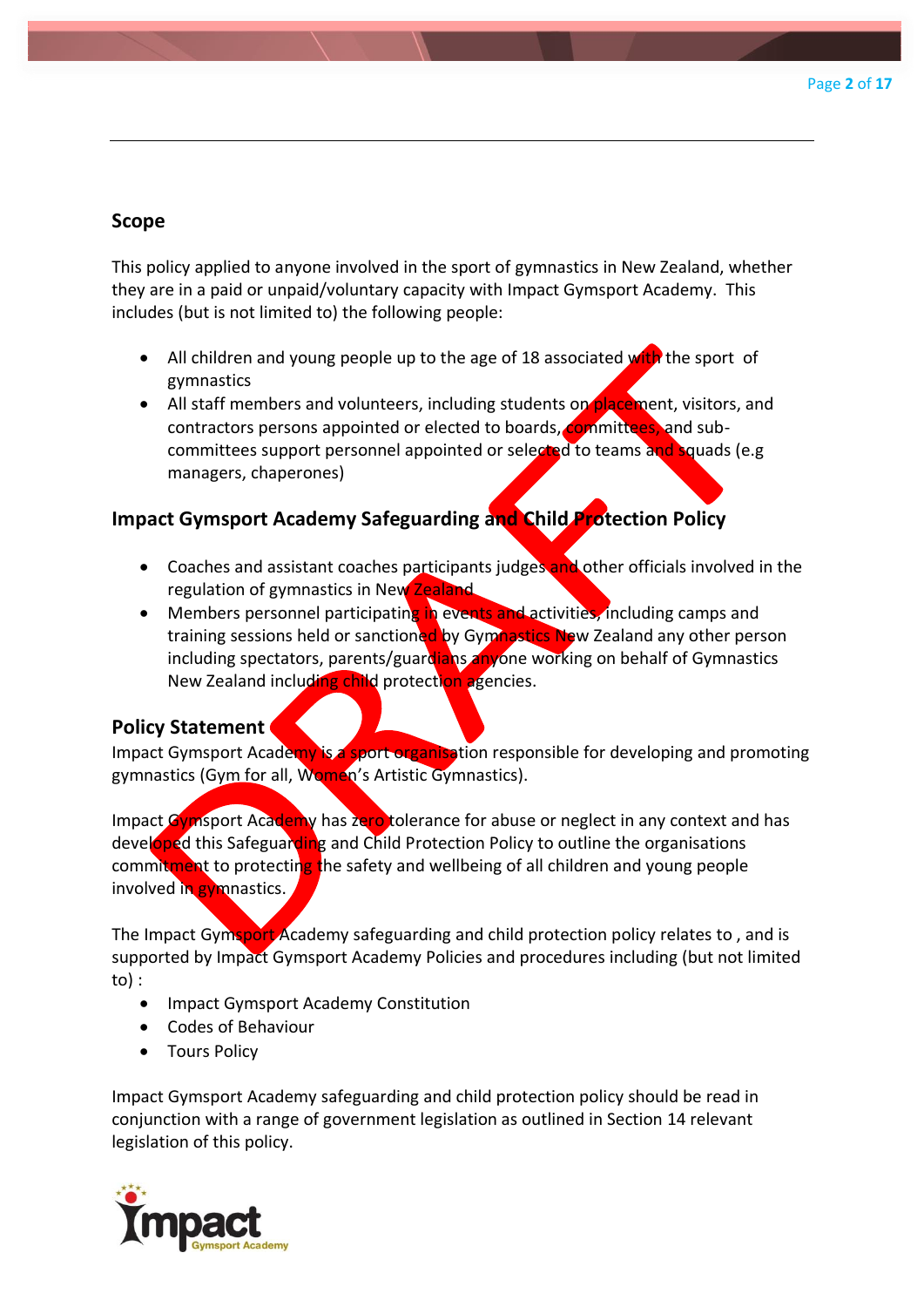## **Commitment Statement**

Impact Gymsport Academy is fully committed to safeguarding the welfare of all children in its care. We recognise the responsibility to promote safe practice and to protect children from harm and exploitation while participating in our activities.

For the purposes of this policy and associated procedures, a child is recognised as someone under the age of 18 years."

| <b>Definitions</b>       |                                                                                                                                                                                                                                                                                                                                                                   |
|--------------------------|-------------------------------------------------------------------------------------------------------------------------------------------------------------------------------------------------------------------------------------------------------------------------------------------------------------------------------------------------------------------|
| <b>Term</b>              | <b>Definition</b>                                                                                                                                                                                                                                                                                                                                                 |
| Appropriate Agency       | This may include any of the following agencies:<br>The ministry for Children/Oranga<br>Tamariki<br>b) The ministry of Health<br>The ministry of Social Development<br>c)<br>The ministry of Education<br>d)<br>The ministry of Justice<br>e)<br>The NZ Police                                                                                                     |
| <b>Bullying</b>          | An act seeking to harm, intimidate or coerce<br>someone. This may include harming another<br>individual intentionally or the misuse of power<br>within a relationship. Bullying may be a one off<br>act, repeated, or has the potential to be<br>repeated, or has the potential to be repeated<br>over time. Bullying can be child to child or<br>adult to child. |
| Child Abuse              | The harming (whether physically, emotionally<br>or sexually), ill-treatment, abuse, neglect, or<br>deprivation of any child or young person                                                                                                                                                                                                                       |
| Child (or children)      | Person/s under the age of 14 years                                                                                                                                                                                                                                                                                                                                |
| <b>Child Protection</b>  | The actions taken to ensure the safety of a child<br>or young person                                                                                                                                                                                                                                                                                              |
| Confidential Information | Information provided in a situation where the<br>information individual had a reasonable<br>expectation that information or communication<br>would be kept confidential                                                                                                                                                                                           |
| Coreworker               | A child or young person worker whose work in<br>an organisation, or services provided to the                                                                                                                                                                                                                                                                      |

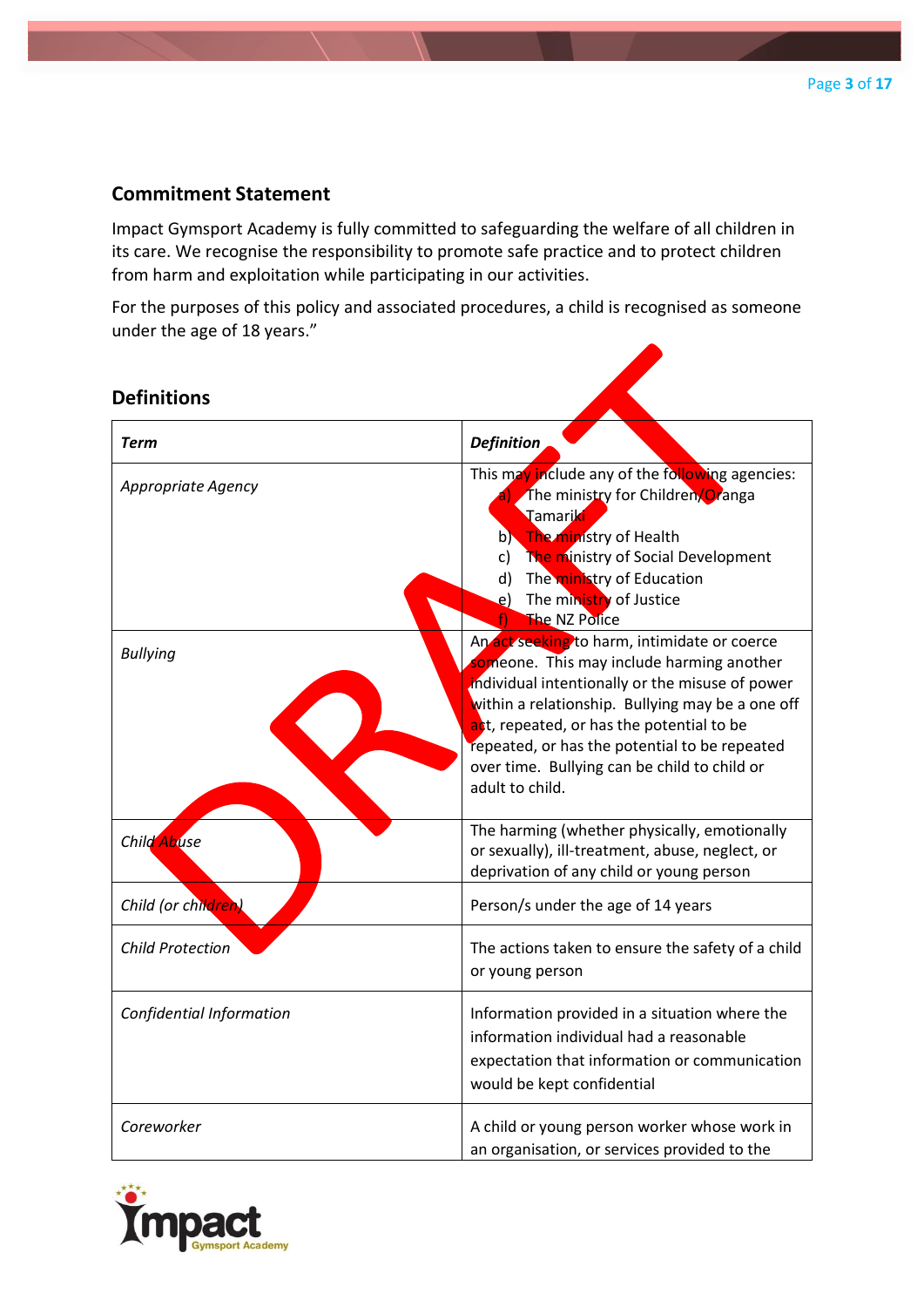|                        | organisation, means that when that person is<br>present with a child or a young person in the<br>course of that work, that person                                                                                                                                                                                                                                                                                                                                                                        |
|------------------------|----------------------------------------------------------------------------------------------------------------------------------------------------------------------------------------------------------------------------------------------------------------------------------------------------------------------------------------------------------------------------------------------------------------------------------------------------------------------------------------------------------|
|                        | Is the only child or young person<br>a)<br>worker present; or<br>Is the child or young person worker<br>b)<br>who has primary responsibility, or<br>authority over, the child or young<br>persons present.                                                                                                                                                                                                                                                                                               |
|                        | This definition is adopted form the Children's<br>Act 2014.                                                                                                                                                                                                                                                                                                                                                                                                                                              |
| Cyberbullying          | The use of digital technology to bully a person,<br>typically (but not limited to) by sending<br>messages of an intimidating or threatening<br>nature.                                                                                                                                                                                                                                                                                                                                                   |
| <b>Disclosure</b>      | Information about abuse or neglect provided by<br>a child, young person, parent, caregiver, or any<br>other person. Disclosure can also include things<br>you have also noticed in relation to a child or<br>young person.                                                                                                                                                                                                                                                                               |
| <b>Emotional Abuse</b> | Any act or omission that results in impaired,<br>psychological, social or intellectual, or<br>emotional functioning and development of an<br>individual. This can include a pattern or<br>rejecting, ignoring, degrading or isolating a<br>person. It may also include age or<br>developmentally inappropriate expectations<br>being imposed. This applies to those both<br>actively and passively involved in the sport (e.g<br>athletes, parents, coaches), and can be both<br>received and initiated. |
| <b>Family Harm</b>     | Any violent act inflicted by one family member<br>on another. It has may forms including<br>physical, sexual, emotional or economic abuse.                                                                                                                                                                                                                                                                                                                                                               |
| Grooming               | When someone builds a relationship, trust and<br>emotional connection with a child or young<br>person so they can manipulate, exploit, and<br>sexually abuse them. Grooming includes<br>exerting power or control over a child or young<br>person to maintain secrecy.                                                                                                                                                                                                                                   |

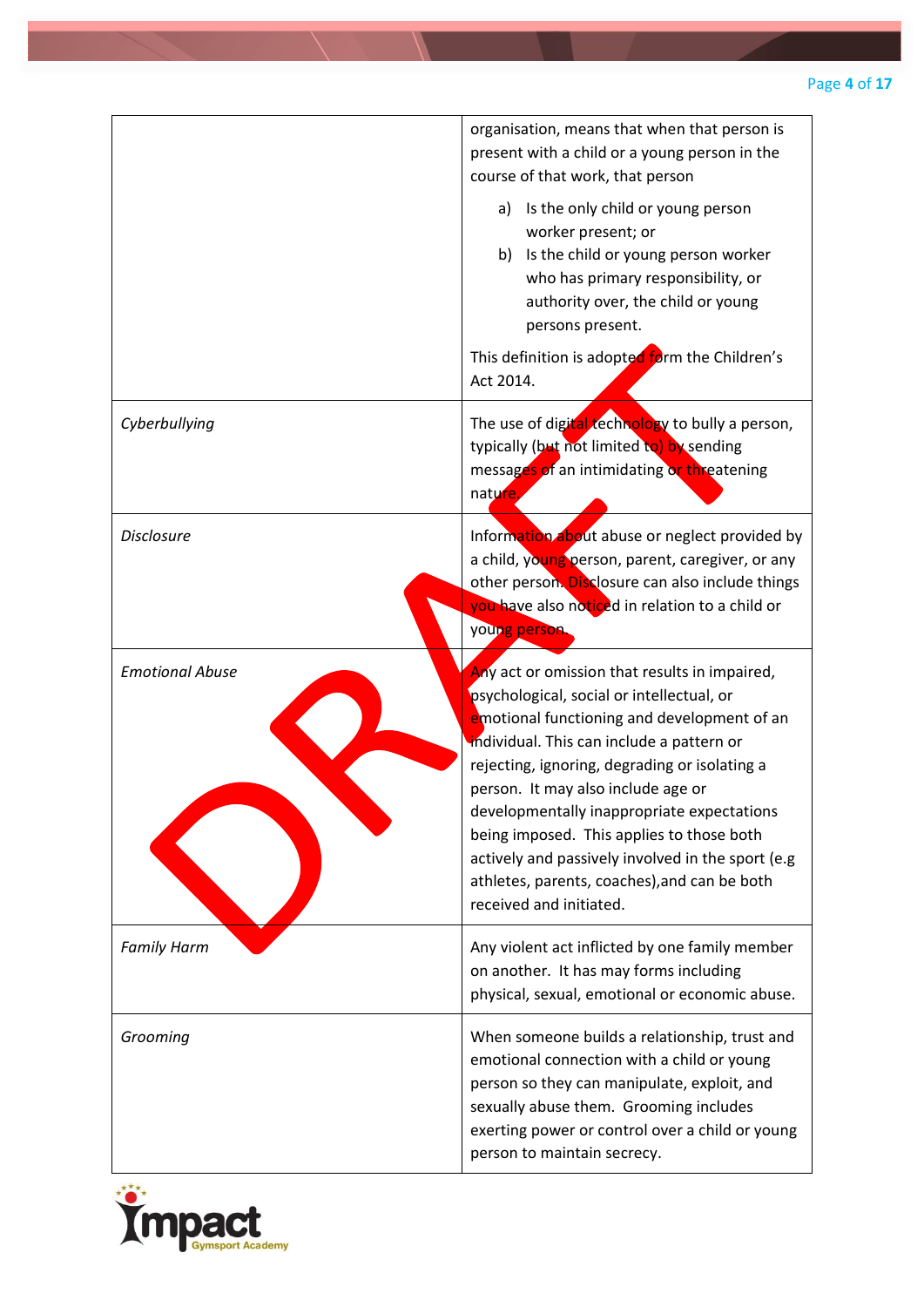| Harm<br>Harassment    | Harm involves conduct that puts a child or<br>young person at risk and often by those they<br>know and trust. It can take many forms and<br>includes physical abuse, emotional abuse,<br>sexual abuse, neglect, and abuse of power.<br>Examples of harm include:<br>Physical abuse<br>a)<br><b>Emotional abuse</b><br>b)<br>Sexual abuse<br>c)<br>d)<br>Neglect<br>Harassment covers a wide range of behaviours<br>of an offensive nature including any behaviour<br>that demeans, humiliates, or embarrasses a<br>person. Harassment can include threats,                                                                                                                                                                                                                                                                                 |
|-----------------------|--------------------------------------------------------------------------------------------------------------------------------------------------------------------------------------------------------------------------------------------------------------------------------------------------------------------------------------------------------------------------------------------------------------------------------------------------------------------------------------------------------------------------------------------------------------------------------------------------------------------------------------------------------------------------------------------------------------------------------------------------------------------------------------------------------------------------------------------|
|                       | derogatory jokes, racial slurs, personal insults,<br>or unwanted touching.                                                                                                                                                                                                                                                                                                                                                                                                                                                                                                                                                                                                                                                                                                                                                                 |
| Neglect               | Any act or omission that results in impaired<br>physical/emotional functioning, injury or<br>development of a child or young person and<br>can include:<br>Physical neglect - not providing the<br>necessities of life.<br>Neglectful supervision - leaving children or<br>voung people alone or without someone<br>safe to look after them.<br>Emotional neglect - not providing comfort<br>love and attention the child or young<br>person needs<br>Medical neglect - failure to meet the child<br>or young person's health needs. This<br>includes not getting the child or young<br>person help if they are injured or in pain<br>due to their sport.<br>Educational neglect - allowing chronic<br>$\bullet$<br>truancy, failure to enrol children and young<br>people in school or inattention to their<br>special educational needs. |
| Personal Information  | Information about an individual that would<br>identify them.                                                                                                                                                                                                                                                                                                                                                                                                                                                                                                                                                                                                                                                                                                                                                                               |
| <b>Physical Abuse</b> | Any behaviour or action which inflicts physical<br>harm on a child or young person. It can be<br>unexplained bruises, welts, cuts, abrasions,<br>unexplained fractures or dislocations, burns,                                                                                                                                                                                                                                                                                                                                                                                                                                                                                                                                                                                                                                             |

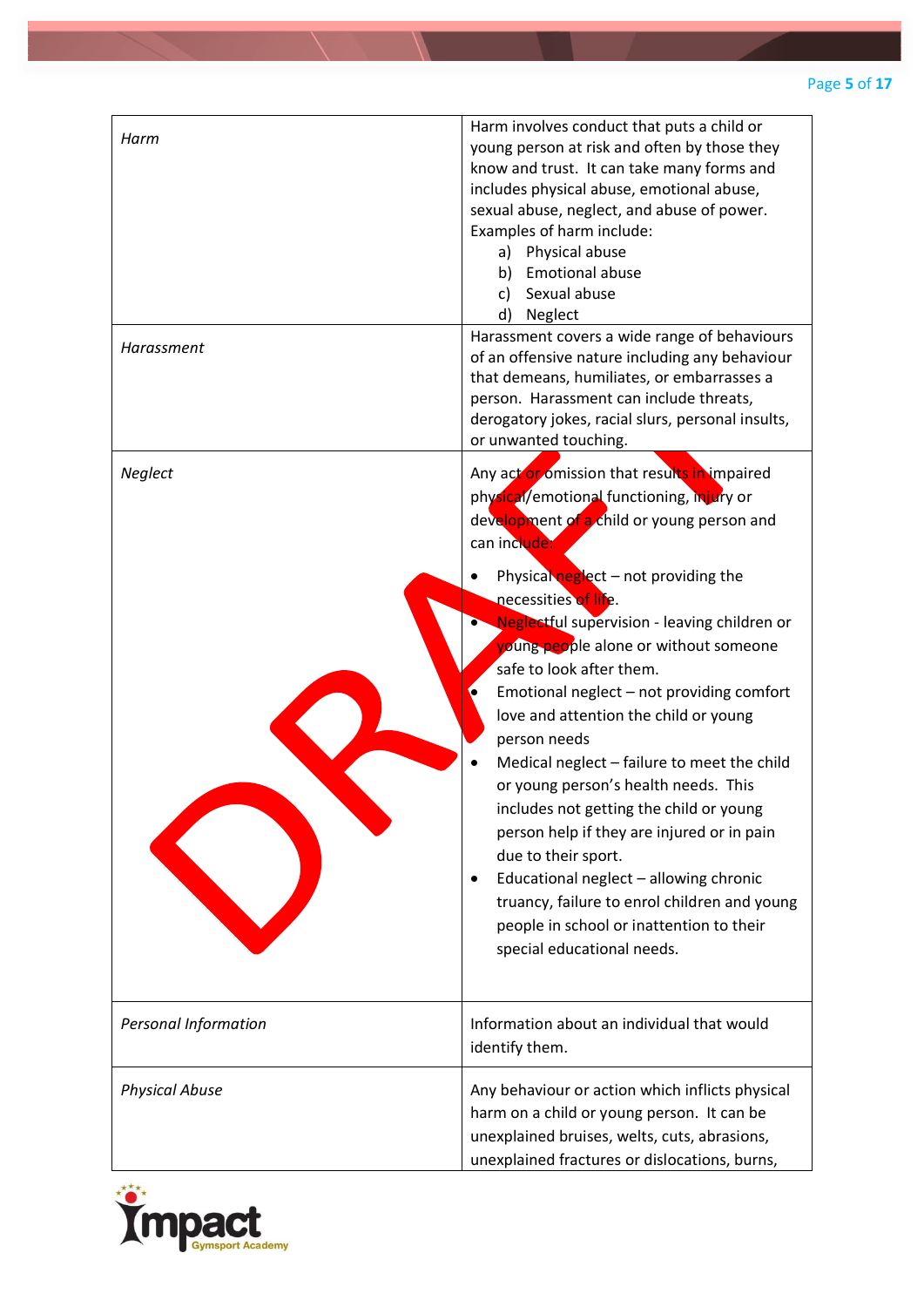|                              | poisoning, or fabricated illness. This can<br>include but is not limited to injuries caused by<br>over - training, training, or competing with<br>existing injuries, unsafe equipment or facilities;<br>poor technique; and violent or aggressive<br>behaviour.                                                                                                                                                                                       |
|------------------------------|-------------------------------------------------------------------------------------------------------------------------------------------------------------------------------------------------------------------------------------------------------------------------------------------------------------------------------------------------------------------------------------------------------------------------------------------------------|
| <b>Position of Trust</b>     | The relationship created by someone who is<br>engaged with children or young people through<br>their role in an organisation is a position of<br>trust. This means they have or are perceived to<br>have power, influence, or authority, as dictated<br>by their role or duties assigned to them by an<br>organisation. A position of trust is one of<br>privilege. However, this power and influence<br>can lend itself to abuse in the wrong hands. |
| <b>Regulated Service</b>     | Any of the services listed in Schedule 1 of the<br>Children's Act 2014.                                                                                                                                                                                                                                                                                                                                                                               |
| <b>Report of Concern</b>     | When an individual contacts either Oranga<br>Tamariki or the New Zealand Police to raise<br>concerns regarding the safety of a child or<br>young person, this is called a Report of Concern                                                                                                                                                                                                                                                           |
| Safeguarding Incident Record | All concerns, disclosures, or allegations<br>regarding Record of child abuse or neglect are<br>recorded in the organisation's Safeguarding<br><b>Incident Record</b>                                                                                                                                                                                                                                                                                  |
| Safety Ch <mark>éck</mark>   | The requirement for safety checks for anyone<br>working with children or young people in any<br>capacity are set out in Section 31 of the<br>Children's Act 2014 and regulations made<br>under Section 32 of the Act                                                                                                                                                                                                                                  |
| <b>Sexual Abuse</b>          | This involves forcing or enticing a person to<br>take part in sexual activities, as well as non-<br>contact acts such as looking at, or discussing<br>sexual images, activities, or behaviours. A<br>sexual relationship between an adult and a<br>child or young person will always be wrong,<br>unequal, and unacceptable.                                                                                                                          |
| Specified Offence            | Any of the offences against the Crimes Act<br>1961; the <b>Films</b> , Video, and Publicaiton                                                                                                                                                                                                                                                                                                                                                         |

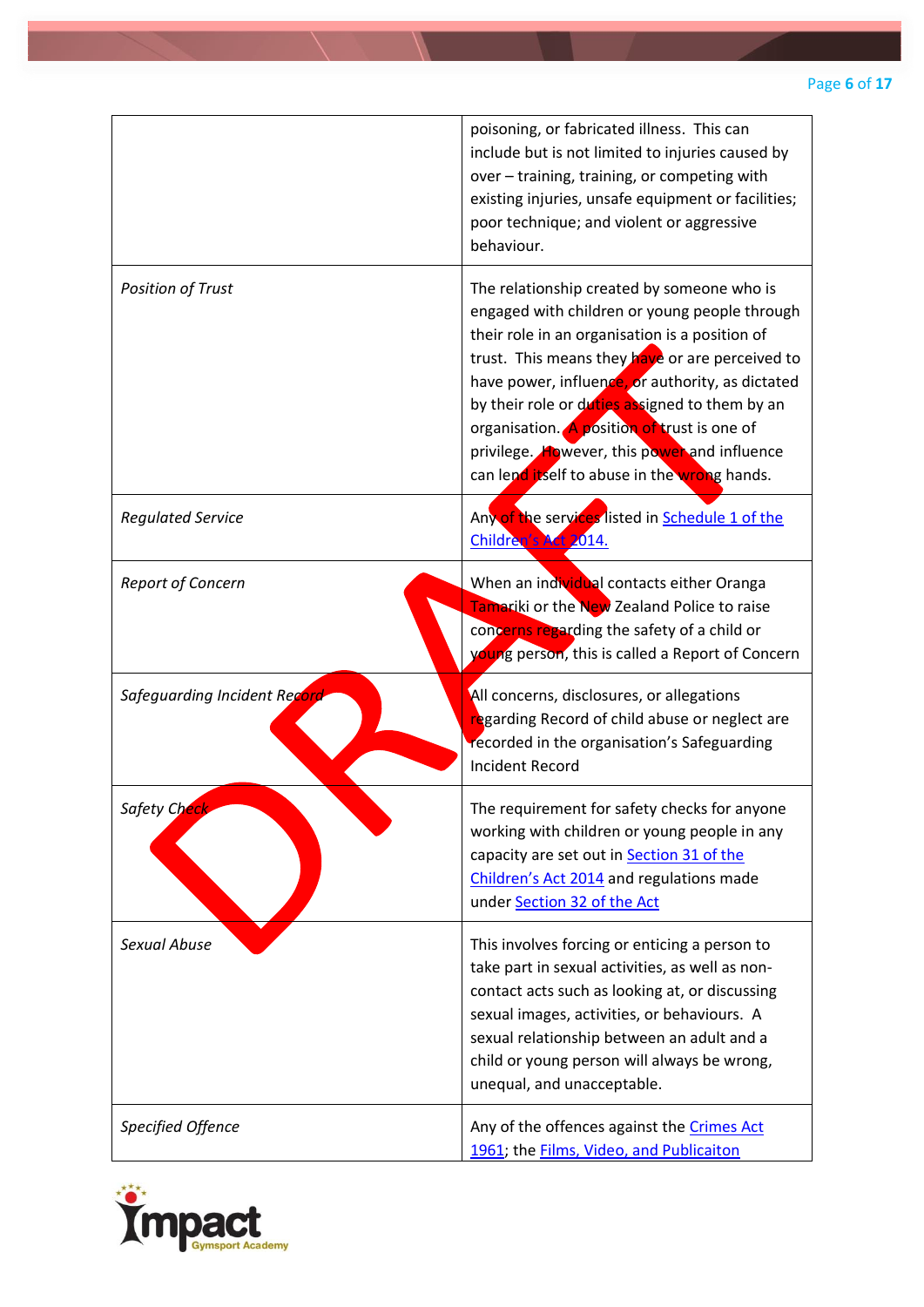|                                      | Classification Act 1993; the Customs and Excise<br>Act 1996; the Harmful Digital Communications<br>Act 2015; and those listed in Schecule 2 of the<br>Children's Act 2014                                                                                                                                                                                                                                                                                          |
|--------------------------------------|--------------------------------------------------------------------------------------------------------------------------------------------------------------------------------------------------------------------------------------------------------------------------------------------------------------------------------------------------------------------------------------------------------------------------------------------------------------------|
| <b>Staff Member's and volunteers</b> | Any person brought into the organisation to<br>provide volunteers services which includes paid<br>staff members, managers, contractors,<br>volunteers, students on placement and board<br>members.                                                                                                                                                                                                                                                                 |
| Vulnerability                        | Children or young people who are at significant<br>risk of harm to their wellbeing now, and into<br>the future, as a consequence of the<br>environment in which they are being raised,<br>and in some cases, due to their own complex<br>needs.                                                                                                                                                                                                                    |
| Child Safeguarding                   | The person or persons within an organisation<br>Representative responsible for providing advice<br>and support to any individual who is concerned<br>about a child or wants advice about the<br>Safeguarding and Child Protection Policy. They<br>are also responsible for acting on any concerns,<br>disclosures, or allegations in relation to child<br>abuse. A Child Safeguarding Representative<br>must have appropriate training to carry out<br>their role. |
| Wellbeing                            | Wellbeing represents the whole person - their<br>physical health, development and safety, their<br>psychological and emotional development,<br>their social development and behaviour, and<br>their cognitive development and educational<br>achievement. Wellbeing also includes the<br>welfare of that person.                                                                                                                                                   |

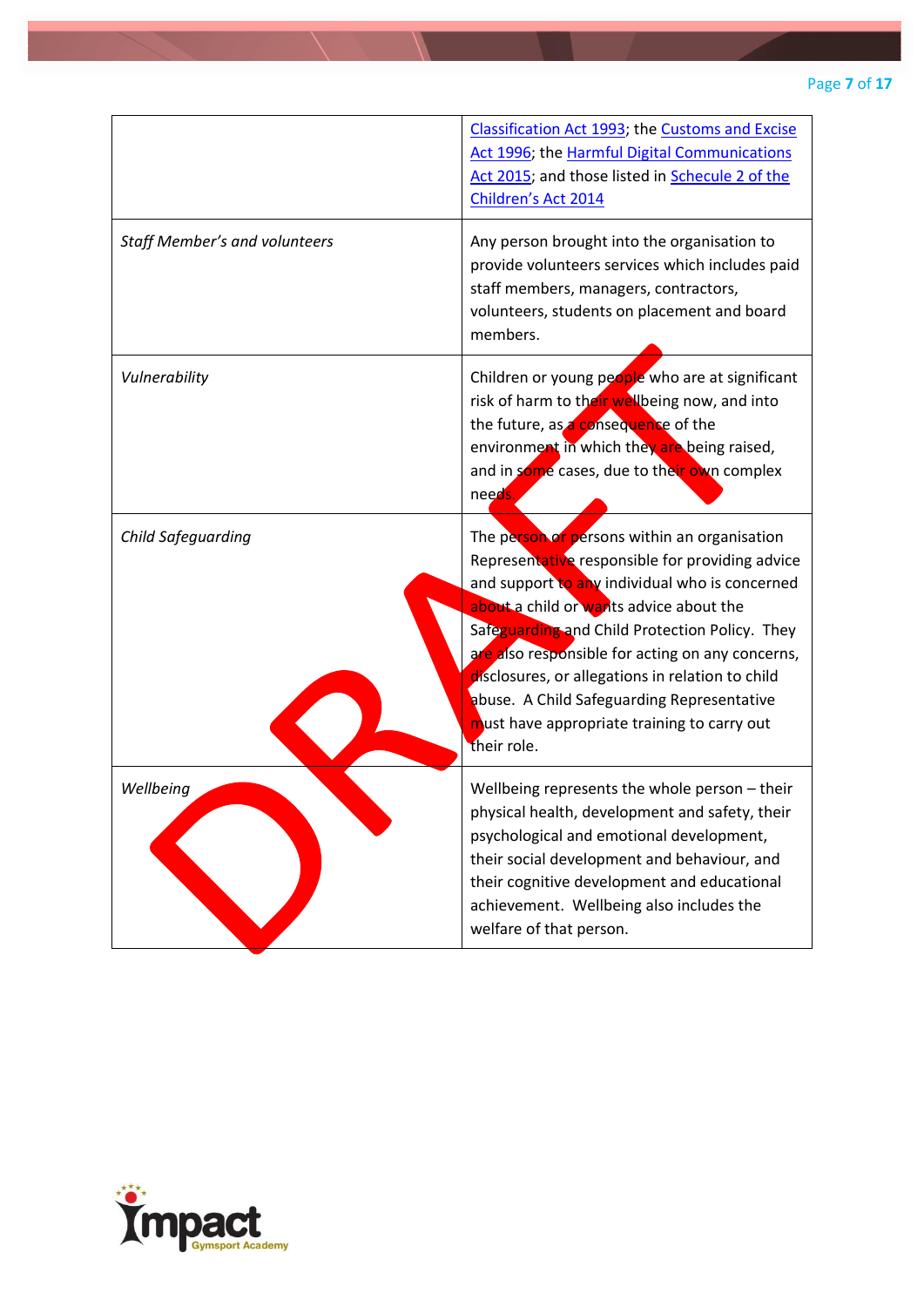# **Child Safeguarding Representative**

The child safeguarding representative is the trained person or persons within an organisation responsible for providing advice and support to any individual who is concerned about a child or young person or who wants advice about the organisation's

The Child Safeguarding Representative acts on any concerns, disclosures, or allegations regarding child abuse in accordance with the Safeguarding and Child Protection Policy. The Child Safeguarding Representative is also responsible for creating a child – safe culture in the organisation, embedding relevant policies and procedures, and ensuring training is provided to all who need it. The Child Safeguarding Representative role should ideally be filled by an impartial person who can carry out the role without undue bias and influence.

Within Impact Gymsport Academy the Child Safeguarding Representative contact details are available on the Impact Gymsport Academy website. Child Safeguarding Representatives will receive enhanced safeguarding training to ensure that they are able to fulfil the role effectively. This role will work in tandem within the Gymnastics New Zealand Sport Integrity Unit and is reviewed annually.

#### **Confidentiality and Information Sharing**

Where a staff member or volunteer receives confidential information from an individual, there is a duty on the individual receiving the information to ensure this information is kept confidential. Generally, this means that such information should not be shared, however there are certain exceptions (which includes exceptions provided in the Privacy Act 2020, and the Oranga Tamariki Act 1989) where confidential information may be shared. These exception are:

- a. When the individual gives consent for the confidential information to be shared; or
- b. When there is a reasonable belief that there is a risk to an individuals life, health, safety and/or wellbeing; or
- c. Where the confidential information is required to be disclosed by law or by an appropriate agency. Therefore, giving information to others for the protection of a child or young person is a justifiable breach of confidentiality and, where there are concerns for a child's or young person's wellbeing or safety, is a legal duty.

The third – party organisation with whom confidential information may need to be shared may include:

- a. An appropriate agency
- b. Gymnastics organisations i.e. where affiliated organisation share information with Gymnastics New Zealand and vice versa
- c. Other organisation e.g. other sports organisation or community clubs where risks posed by a individual cannot be managed without the disclosure of information.

No Civil, criminal, or disciplinary proceedings may be brought against the person or entity who makes the report which discloses confidential information, provided the disclosure is made in good faith. Information will always be appropriately shared when there is a concern about a child unless it poses a risk to the child.

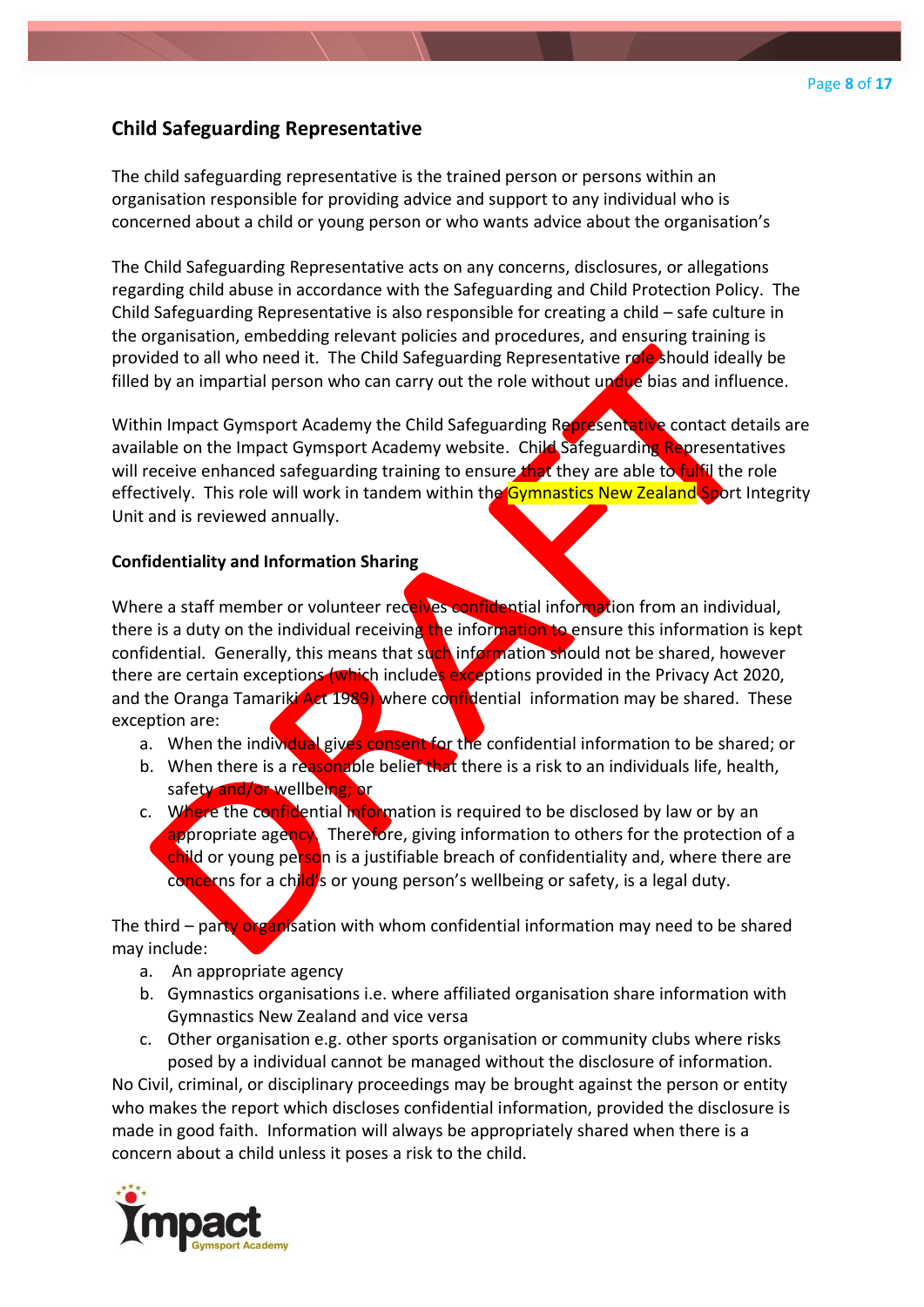When gathering, storing, or disclosing personal information about individuals, workers Policy, storing, or disclosing personal information about individuals, workers must comply with the information Privacy Principles set out in the Privacy Act 2020.

Gymnastics New Zealand requires that all affiliated organisation report any safeguarding concerns about Impact Gymsport Academy members who may present a risk to others, to the Gymnastics Sport Integrity Unit. In these cases, the Sport Integrity Unit will assume responsibility for any further information sharing decisions in consultation with the affiliated organisation and relevant statutory authorities.

Where a safeguarding concern is external to the sport, or an affiliated organisation is not clear that confidential information and/or personal information should be shared, advice about whether sharing is appropriate can be sought from and appropriate agency without disclosing any personal information in the first instance.

## **Safe Practice Guideline**

As a participant of Impact Gymsport Academy, all persons are required to comply with Impact Gymsport's Code of Behaviour.

1. Respect the rights, dignity and wroth of every individual athlete as a human being Treat everyone equally regardless of sex, disability ethnic origin or religion. Respect the talent, development stage and goals of each athlete to reach their desired potential.

#### 2. Protect athletes from all forms of abuse

Refrain from any form of verbal physical, or emotional abuse towards athletes. Refrain from any form of sexual or racial harassment, whether verbal or physical. Do not harass, abuse, or discriminate against athletes based on their sex, marital status, sexual orientation, religious or ethical beliefs, race, colour, ethnic origins, employment status, disability, or distinguishing characteristics. Any physical contact with athletes should be appropriate to the situation and necessary for the athlete's skill development. Be alert to any forms of abuse directed towards athletes from other sources while in your care. You must raise any concerns you have regarding the treatment of any athlete by another coach, volunteer, parent etc. in accordance with this code or any other relevant (policies and procedures e.g. Safe guarding and Child Protection Policy).

3. **Provide a safe environment for training and competition.** Adopt appropriate risk management strategies to ensure that the training and/or competition environment is safe. Ensure equipment and facilities meet safety standards. Ensure equipment,

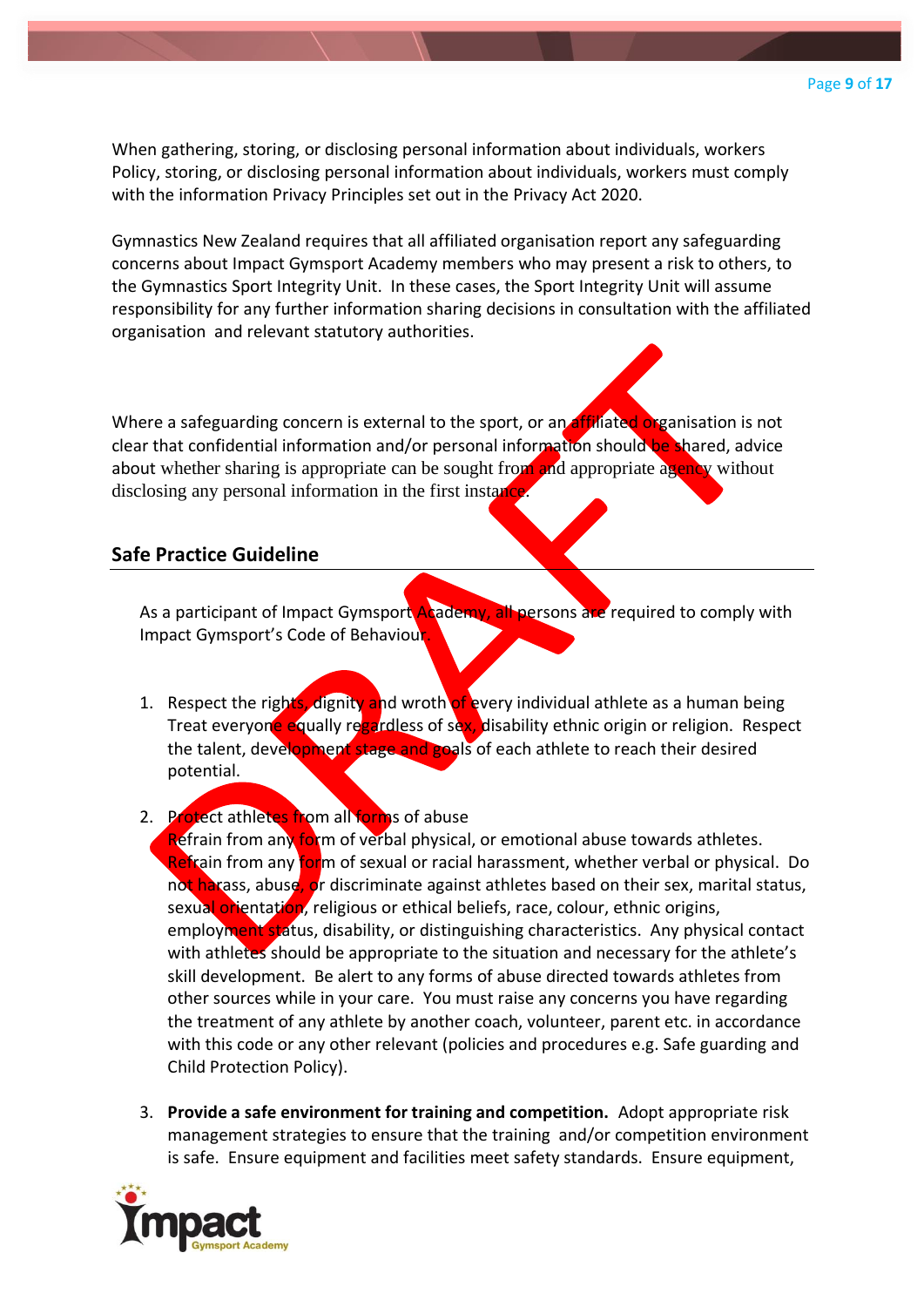rules, training, and the environment are appropriate for the age, physical and emotional maturity, experience, and ability of athletes. Show concern and caution toward sick and injured athletes. Allow further participation in training and competition only when appropriate. Encourage athletes to seek medical advice when required. Provide a modified training programme where appropriate. Maintain the same interest and support toward sick and injured athletes as you would the healthy athletes.

- 4. **Make a commitment to providing a quality service for all athletes.** Seek continual improvement through ongoing education, and other personal and professional development opportunities. Provide athletes with planned and structured input appropriate to their needs and goals. Seek advice and assistance from professionals when additional expertise is required. Maintain appropriate records.
- 5. **Maintain a high standard of integrity.** operate within the rules of the sport and in the spirit of fair play, while encouraging athletes to do the same. Advocate a sporting environment free of drugs and other performance enhancing substances with the guidelines of the Drug Free Sport New Zealand and World Anti-Doping Code. Do not disclose any confidential information relating to athletes without their prior written consent.
- 6. **Be a positive role model for the sport and athletes and act in a way that projects a positive image.** All athletes are deserving of equal attention and opportunities. Ensure the athlete's time spent with you is a positive experience. Be fair, considerate, and honest with athletes. Encourage and promote a healthy lifestyle – refrain from smoking and drinking alcohol around athletes.
- 7. Professional responsibilities. Display high standards in your language, manner, punctuality, preparation, and presentation. Display control, courtesy, respect, honesty, dignity and professionalism to all involved with the sphere of sport – this includes opponents, coaches, officials, administrators, media, parents, and spectators. Encourage athlete4s to demonstrate the same qualities. Be professional and accept responsibility for your actions. You should not only refrain from initiating a sexual relationship with an athlete but should also discourage any attempt by an athlete to initiate a sexual relationship with you, explaining the ethical basis of your refusal. Accurately represent personal qualifications, experience, competence and affiliation.

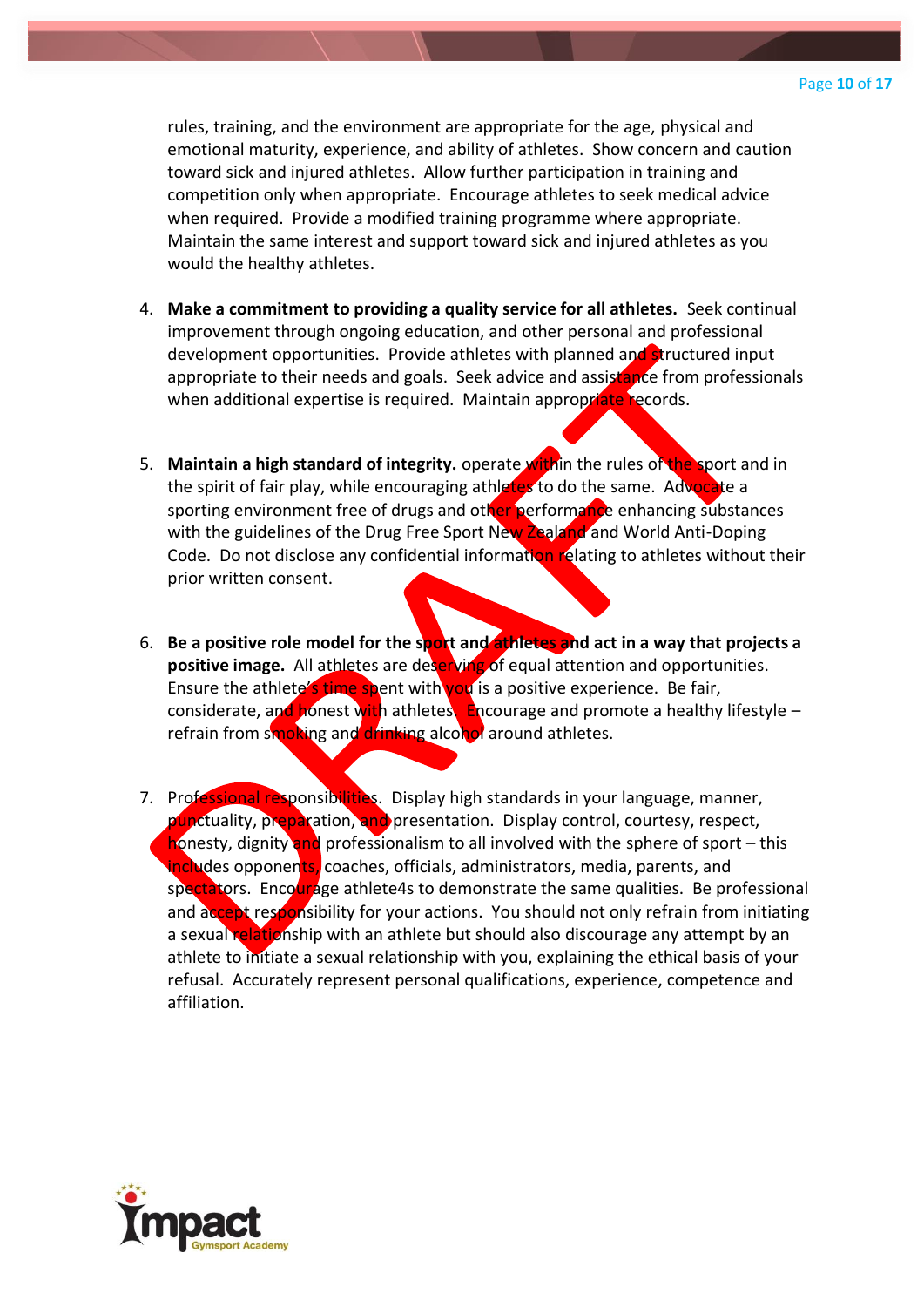## **Good Practices to be complied with**

## **1. Applying a child-centred approach where all children are treated equally and with dignity**

- activitiesshouldbeappropriatefortheageanddevelopmentofthechildreninyour care
- ensurefeedbacktochildrenisabouttheirperformanceandnotofapersonalnature
- use positive and age-appropriate language when talking to children and in their presence.

## **2. Creating a safe and open working environment that also reduces risk to staff and volunteers**

- exercise common sense
- do not send children off to train alone and  $\omega t$  of sight and supervision
- ensure that all physical contact with children is relevant and appropriate to the activity
- seek permission to touch when doing the above
- do not engage in any intimate, over-familiar or sexual relationships with people under the age of 18 years
- ensure that any filming or photography of children is appropriate
- explain the purpose and obtain consent(from parents/caregivers) prior to filming or photographing children
- do not use alcohol in the presence of children and do not offer alcohol to children under any circumstances
- do not engage in communication with a child, on a one-on-one basis, through social media, texting or email, other than for relevant coach/athlete feedback or administration
- do not allow parents, coaches, other children, or spectators to engage in any type of bullying behaviour (this includes cyber/text bullying) • do not engage in any bullying activity.

## **3. Avoiding situations where you are alone with a child**

- avoid private or unobserved situations.
- Avoid driving a child unaccompanied
- Do not invite or encourage children to your home
- Always have another adult present when staying overnight anywhere with children
- Do not share a room with a child, other than your own

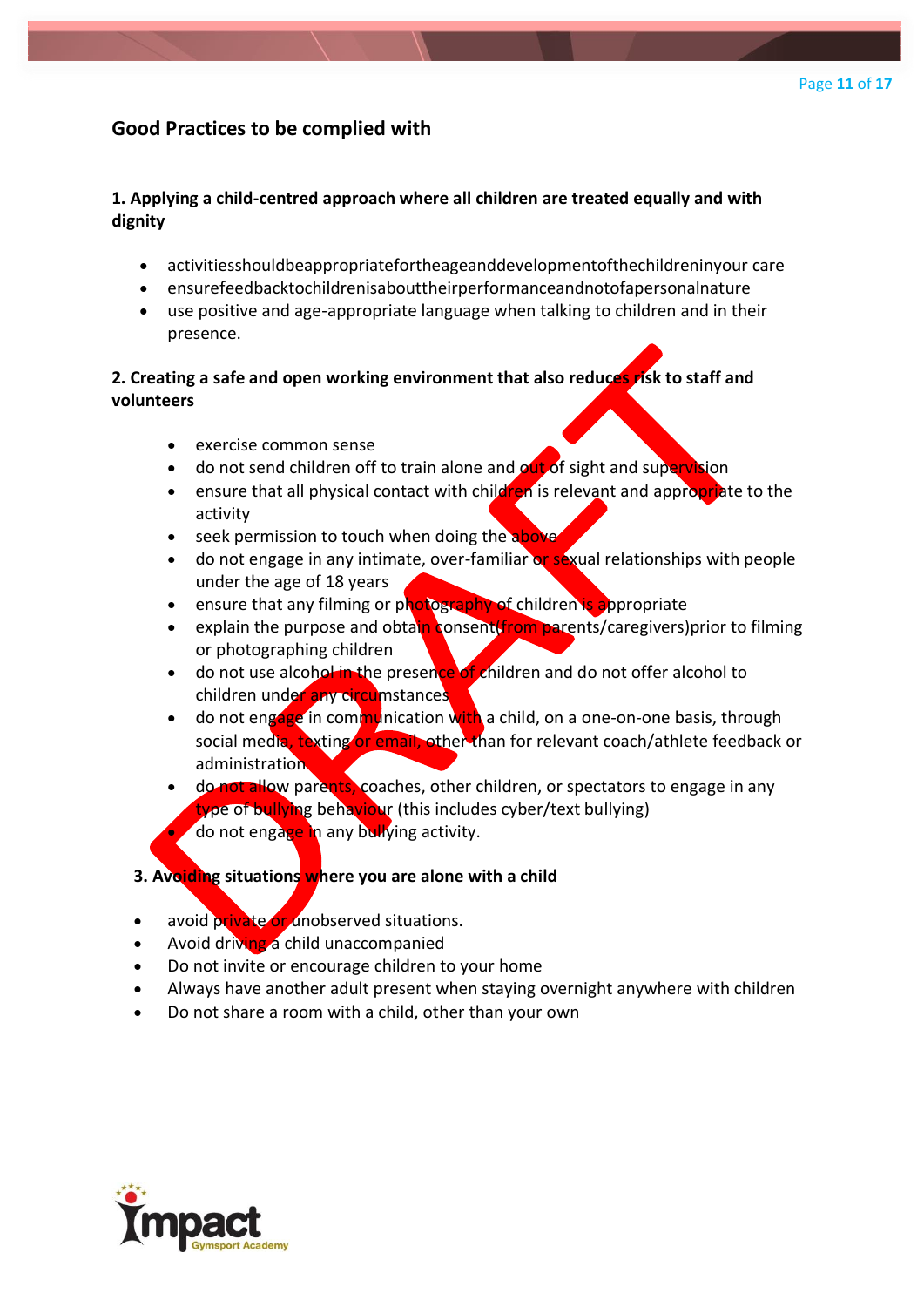#### **4. Codes of behaviour**

Codes of Behaviour/Conduct:

- address identified risk factors
- are developed collectively with those who are expected to follow the code
- are clear and unambiguous
- are widely promoted and used within our organisation.

Complaint and internal discipline procedures for breaches of the code procedures that have been developed in conjunction with the Codes of Behaviour should be widely distributed and promoted.

#### **Responding to Disclosed or Suspected Child Abuse or Neglect. Look at 9**

Failed attempts to disclose child abuse or neglect can have a devastating impact on the child or young person involved. It is critical that when a disclosure is made, there is an immediate response with the aim of investigating the alleged child abuse or neglect and stopping the child abuse or neglect. Impact has a zero tolerance of child abuse or neglect of children and young people and will treat all disclosures, suspected abuse, and allegations seriously, consistently, and with a high degree of sensitivity.

#### **Receiving a Disclosure or Allegation**

- All staff members and volunteers of Impact Gymsport Academy, and affiliated organisation, paid or unpaid are required to recognise, respond to, and report immediately (or where reasonably practicable, no later than before ending a shift) any concerns, suspicions, or incidents of child abuse, neglect or misconduct with a child or young person using
	- a) The procedure for responding to disclosed or suspected child abuse or neglect as found in [Apendix A](/Users/sharlenematthews/Dropbox/Impact/Policies,%20procedures%20and%20forms/Child%20Safety%20Policy/Appendix%20A.docx) of this Policy. If a child is at imminent risk of harm or in immediate danger, you must report the situation directly to the police immediately by phoning 111. If a child is at imminent risk of harm or in immediate danger, you must report the situation directly to the police immediately by phoning 111.

#### 9.3 **Prohibitions**

The Impact Gymsport Academy Safeguarding and Child Protection Policy prohibits all persons to whom this policy applies from:

- i) Discussing any concerns or allegations with those not a party to the matter  $$ within or outside Impact Gymsport Academy – such prohibition not being designed to limit, in anyway, their rights and responsibilities to report their concerns or allegations, but rather as part of Impact Gymsport Academy's commitment to ensuring privacy, confidentiality and natural justice; and/or
- ii) Making deliberately false, misleading, or vexatious allegations

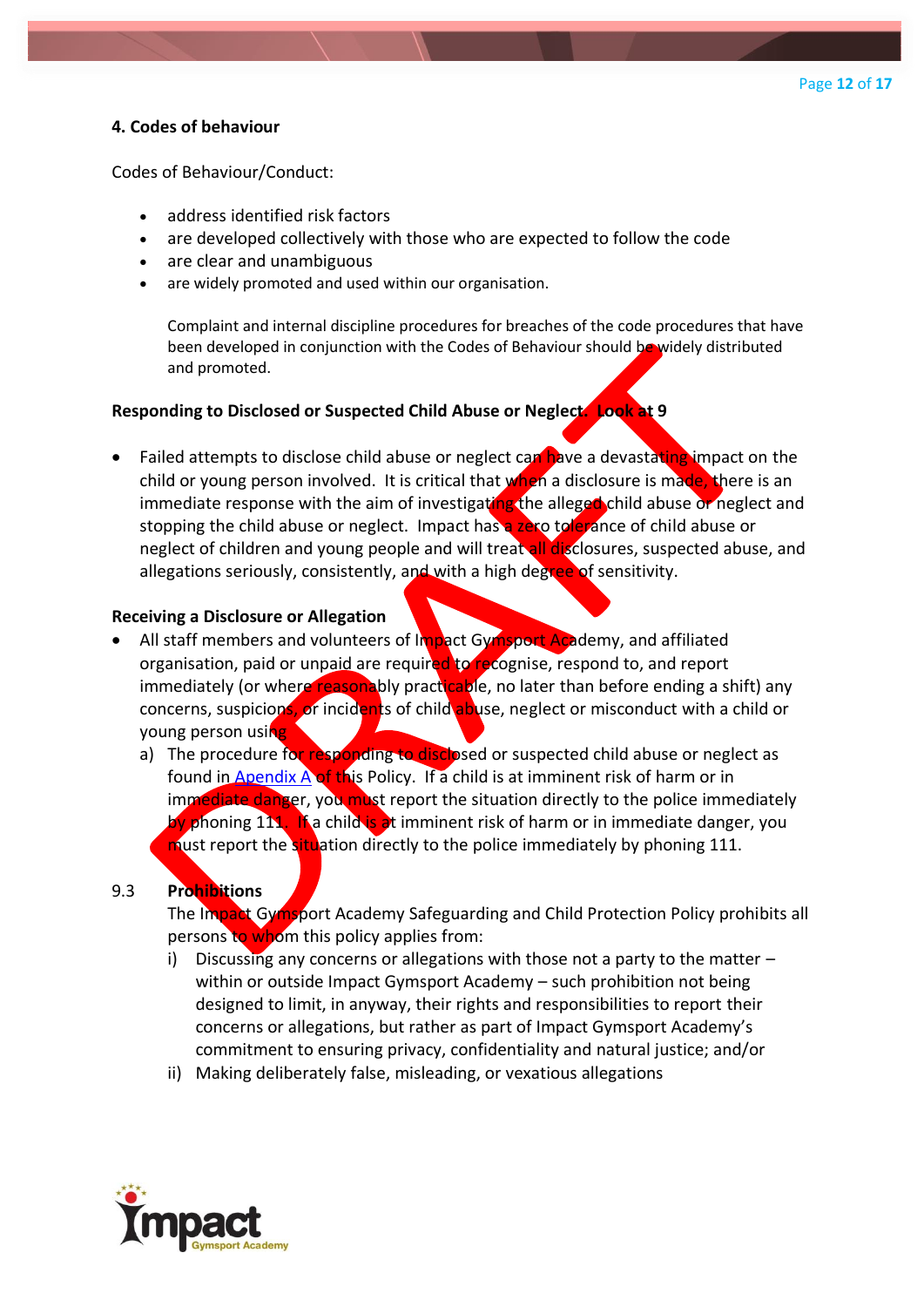#### **9.4 Rights**

Individuals covered by this policy (as outlined in section 2 Scope) retain the right to report directly to relevant authorities, such as the New Zealand Police or Oranga Tamariki, any concerns they may have in relation to the safety and wellbeing of a child or young person, regardless of whether they have also reported the matter internally.

#### **9.5 Handling Allegations**

- a. An allegation should be addressed at the relevant level (club/organisation or national level). This should be facilitated by the designated Child Safeguarding Representative at the level where the complaint arises. The officer should follow the procedures outlined in [Appendix A](/Users/sharlenematthews/Dropbox/Impact/Policies,%20procedures%20and%20forms/Child%20Safety%20Policy/Appendix%20A.docx) of this policy.
- b. If a matter at affiliated organisation level results in the lodging of a report of concern with either the New Zealand Police or Oranga Tamariki, the affiliated organisation must notify Gymnastics NZ immediately.

#### **9.6 Criminal Action Relating to Child Abuse**

If individuals involved in Gymnastics NZ or an affiliated organisation are charged with or investigated by the New Zealand Police for criminal matters relating to child abuse, neglect, or placing children or young people at risk Gymnsatics NZ may consider a range of actions against the accused individual including but not limited to dismissal, being stood down during an investigation and/or the revoking of accreditation.

#### **9.8 Whistleblowing and Anonymous Complaints**

To ensure that anyone with concerns relating to Gymnastics NZ or an affiliated club is able to raise these without fear of repercussion and with confidence that they will be addressed, the Gymnastics New Zealand Whistleblowing Policy has been developed. This policy outlines the processes for reporting concerns and explains the protections available.

In cases of child abuse there can be many barriers that community members face when reporting child abuse. To help reduce these barriers Gymnastics NZ acknowledges that at times an allegation of child abuse may be made anonymously. Where possible all allegations should be encouraged to me made openly so the proper investigative processes can be followed. If a person still wishes to remain anonymous, Gymnastics NZ and the affiliated club handling the complaint (as applicable) will support this decision utilising the steps in the Gymnastics NZ Whistleblowing Policy.

## **9.9 Recording Allegations of Child Abuse or Neglect**

Gymnastics NZ and all affiliated organisations will keep record of all children and young person's wellbeing concerns to better identify and respond to patterns of abuse and/or inappropriate behaviour. A Safeguarding incident record is used to document any allegation, suspicion, disclosure, incident or concern regarding child safety or wellbeing. If

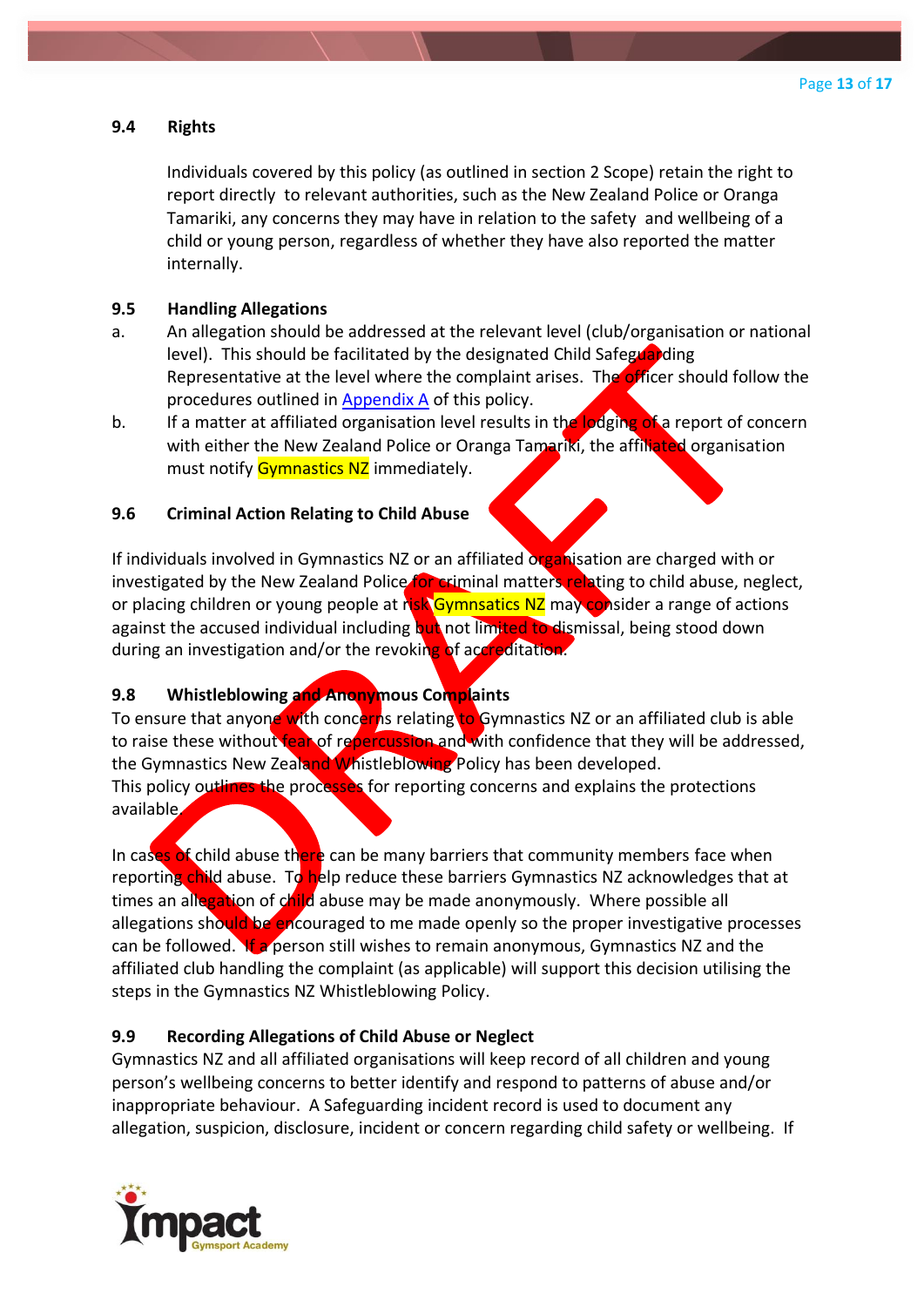the appropriate agency i.e. the police and/or Oranga Tamariki are notified, this information will be used in a Report of Concern.

Gymnastics NZ must be notified immediately when a report of concern is made to the appropriate agency. Gymnastics NZ records all allegations and breaches of this policy in a confidential electronic system that can only be accessed by restricted personnel as part of our risk mitigation processes. To prevent access to these records by unauthorised persons, Gymnastics NZ stores any documentation associated with an allegation of abuse or neglect of a child or young person by having:

- a) Hard-copy documentation stored in a locked filing cabinet (or similar) and
- b) Soft copy documentation stored in a password-protected file

Gymnastics NZ maintains and regularly monitors records of child abuse reports as part of our incident management processes to ensure that they are responded to effectively in accordance with this policy and that requirements for reporting to external authorities are complied with.

## 9.10 Legislative Requirement

When handling allegation of child abuse or neglect involving a child or young person, the person handling the complaint should consider their legal obligations, and that of the organisation which they are representing, including without limitation, under relevant employment legislation.

#### 9.11 Confidentiality and Privacy

Gymnastics NZ expects all individuals covered by this policy to maintain the confidentiality and privacy of all concerned (including the respondent), except if doing so would compromise the welfare of the child or young person, or the investigation of the allegation.

# 10. Responding to a Disclosure or Allegation Made Against a Staff Member

**10.1** When responding to a disclosure or allegation about a staff member (paid or voluntary), the welfare of the child or young person will remain paramount throughout. The same level of concern and action will be applied as with any other situation of suspected abuse and the organisation will not collude with the alleged abuser.

## **10.2 Receiving a Disclosure or Allegation**

All staff members and volunteers of Impact Gymsport Academy paid or unpaid are required to recognise, respond and report immediately (or where reasonably practicable no later than before ending a shift) any wellbeing concerns, suspicions or complaints of a staff member or volunteer being involved in any child abuse or neglect using:

a) The procedure for responding to disclosed or suspected child abuse or neglect as found in [Appendix A](/Users/sharlenematthews/Dropbox/Impact/Policies,%20procedures%20and%20forms/Child%20Safety%20Policy/Appendix%20A.docx) of this policy

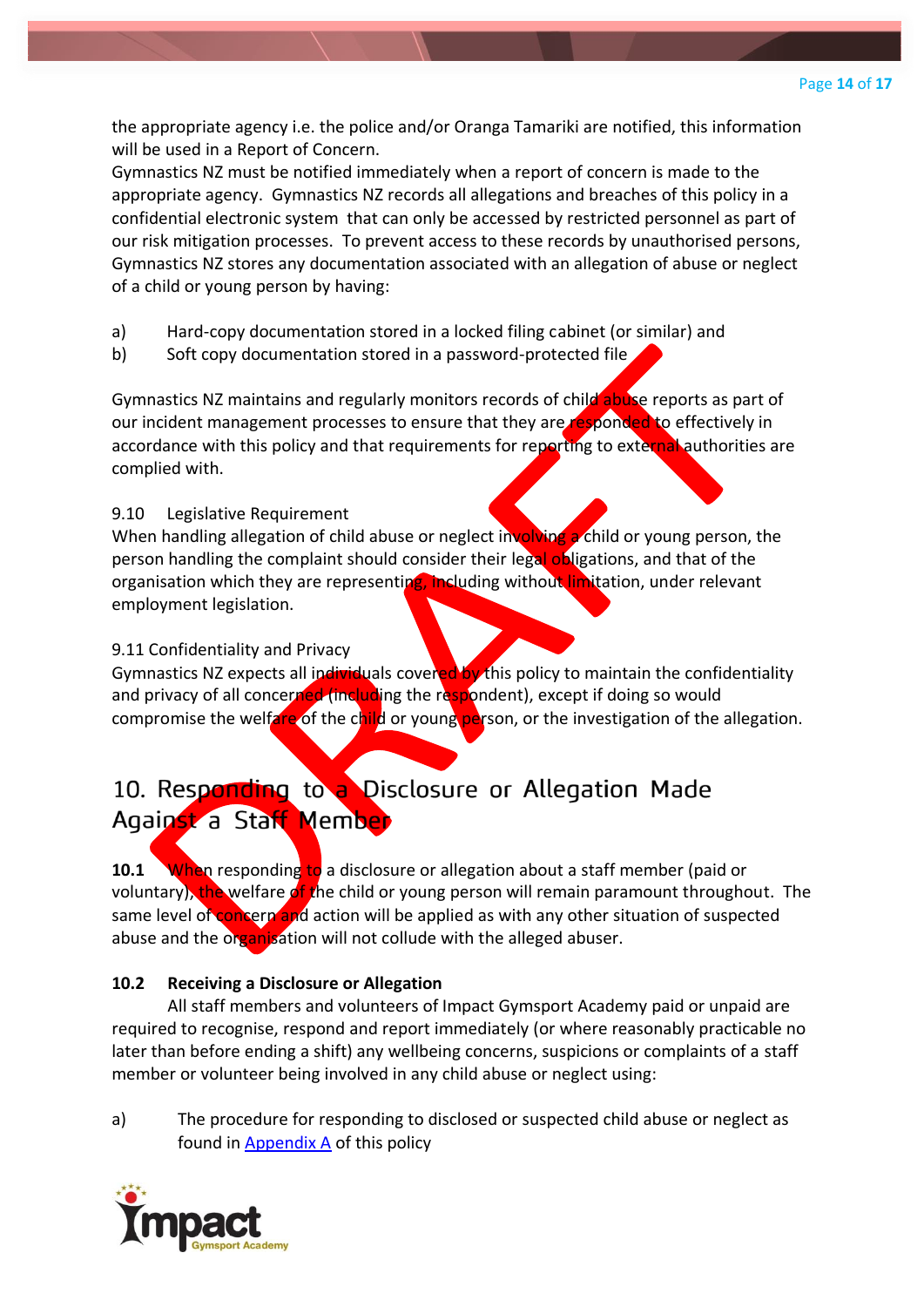If a child or young person is at imminent risk of harm or in immediate danger, you must report the situation directly to the police immediately by phoning 111.

10.3 When a disclosure or allegation is made regarding a staff member, the Child Safeguarding Representative will provide support to the child or the young person and the person making the allegation, if this is not the same individual. The chair of the board or a board of representative will act on behalf of the organisation with employment matters relating to the staff member. The same person must not fulfil both of these roles.

## **10.4 Allegation Against a Child Safeguarding Representative**

If an allegation is against a Child Safeguarding Representative, staff members or volunteers should raise the issue immediately with another Child Safeguarding Representative or member of the board/committee. Again one person will support those making the complaint and a different person will manage the staff member and any HR requirement involved.

#### **10.5 Settlement**

Impact Gymsport Academy will not enter into settlement agreements. Where the safety and protection of children or young people are a concern, such a settlement agreement contradicts a culture of safeguarding and child protection.

## 11. Recruitment and Training Processes for Staff and Volunteers

Safe Recruitment – Safety Checks for New and existing employees

- a) Before making any appointment, Impact Gymsport Academy will complete a robust safety checking process (including police vetting, identity confirmation, and relevant reference checks) to ascertain the suitability, and safety of an employee or volunteer for the role they have applied for.
- b) In accordance with the Children's Act 2014 (and the related regulations), Impact Gymsport Academy requires all staff member to undergo periodic safety checks every three years, which include police vetting.
- c) All new and existing staff members and volunteers will be made aware of their safeguarding responsibilities as part of the staff induction and ongoing training (see induction and training of staff members and volunteers). This will apply to:
	- Impact Gymsport Academy staff, board members and volunteers.
	- Contract and part time staff
	- Chaperones
	- Coaches

#### **12. Induction and Training of Staff Members and Volunteers**

Impact Gymsport Academy recognizes that induction training for new employees and volunteers are critical to the safety of children and young people. As part of the induction programme, all staff and

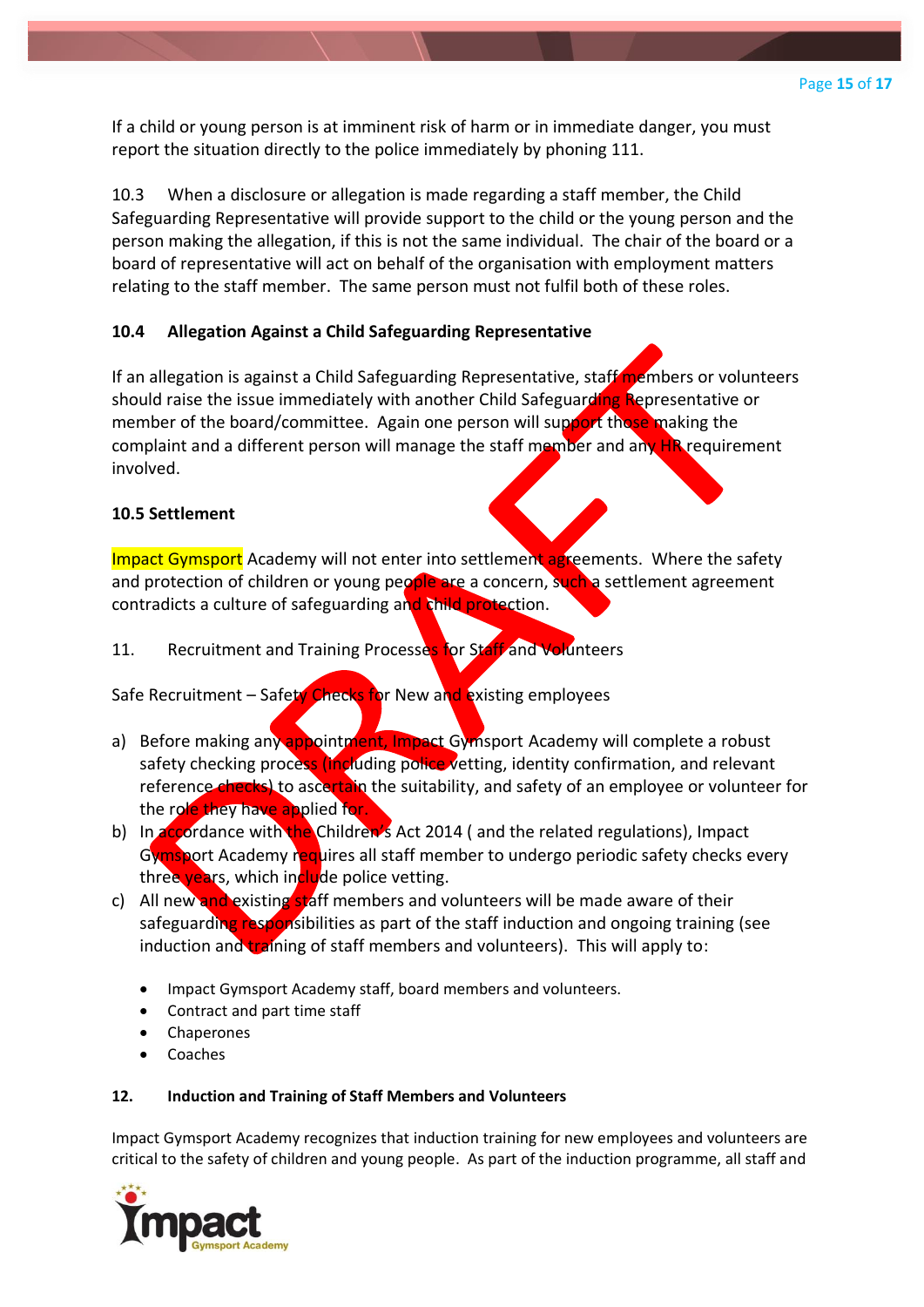volunteers will be required to complete basic training in safeguarding and child protection in sport. This will highlight why it is needed and their responsibilities within their roles.

Further in house training will be provided to ensure that they understand the process within the organisation for reporting or responding to reports of abuse or suspected abuse.

Impact Gymsport Academy will maintain and update all information relating to safeguarding and child protection on the club website. All staff, volunteers and board members will receive appropriate refresher training in safeguarding and child protection on an ongoing basis.

#### **13. Core Employee Exemption.**

13.1 The Children's Act 2014 introduced a workforce restriction, which means it's unlawful to employ a person to work with a child or a young person with certain specified offences unless they hold a coreworker exemption provided for in section 35 of the Children's Act 2014.

13.2 Any person who intends to work as a core worker (as defined in section 5 definitions) for Impact Gymsport Acadermy or any affiliated organisation must obtain a core worker exemption on before engagement or employment commences.

13.3 Where any person who requires a core worker exemption refuses to apply for one, or fails to obtain one, the engagement or employment of that person will be investigated and their employment or engagement by be terminated depending on the circumstances.

#### **14. Relevant Legislation**

Impact Gymsport Academy Safeguarding and Child Protection Policy is guided by the Children's Act  $2014$  and relates directly to a range of other government legislation including:

- [Te Tiriti O Waitangi \(The Treaty of Waitangi\) 1840](https://www.legislation.govt.nz/act/public/1975/0114/latest/DLM435834.html)
- [Oranga Tamariki Act 1989](https://www.legislation.govt.nz/act/public/1989/0024/latest/versions.aspx)
- [Privacy Act 2020](https://www.legislation.govt.nz/act/public/2020/0031/latest/LMS23223.html)
- **Human Rights Act**
- **[Family Violence Act 2018](https://www.legislation.govt.nz/act/public/2018/0046/latest/DLM7159322.html)**
- **[Health and Safety at Work Act 2015](https://www.legislation.govt.nz/act/public/2015/0070/latest/DLM5976660.html)**
- **[Employment Relations Act 2000](https://www.legislation.govt.nz/act/public/2000/0024/latest/DLM58317.html)**
- [Care of Children Act 2004](https://www.legislation.govt.nz/act/public/2004/0090/latest/DLM317233.html)
- [Children's Act 2014](https://www.legislation.govt.nz/act/public/2014/0040/latest/whole.html)
- [Children \(Requirements of Safety Checks of Ch](https://www.legislation.govt.nz/regulation/public/2015/0106/latest/DLM6482241.html)ildren's Workers) Regulations 2015
- [United Nations Convention on the Rights of the Child \(UNCROC\) 1989](https://www.msd.govt.nz/about-msd-and-our-work/publications-resources/monitoring/uncroc/)
- [Health and Disability Commissioner Act 1994](https://www.legislation.govt.nz/act/public/1994/0088/latest/DLM333584.html)
- [The Protected Disclosures Act 2014](https://www.legislation.govt.nz/act/public/2000/0007/latest/DLM53466.html)
- [Harmful Digital Communications Act 2015](https://www.legislation.govt.nz/act/public/2015/0063/latest/whole.html)
- [Crimes Amendment Act 2011](https://www.justice.govt.nz/justice-sector-policy/key-initiatives/crimes-amendment-act/)
- [Bill of Right Act 1990](https://www.legislation.govt.nz/act/public/1990/0109/latest/whole.html)